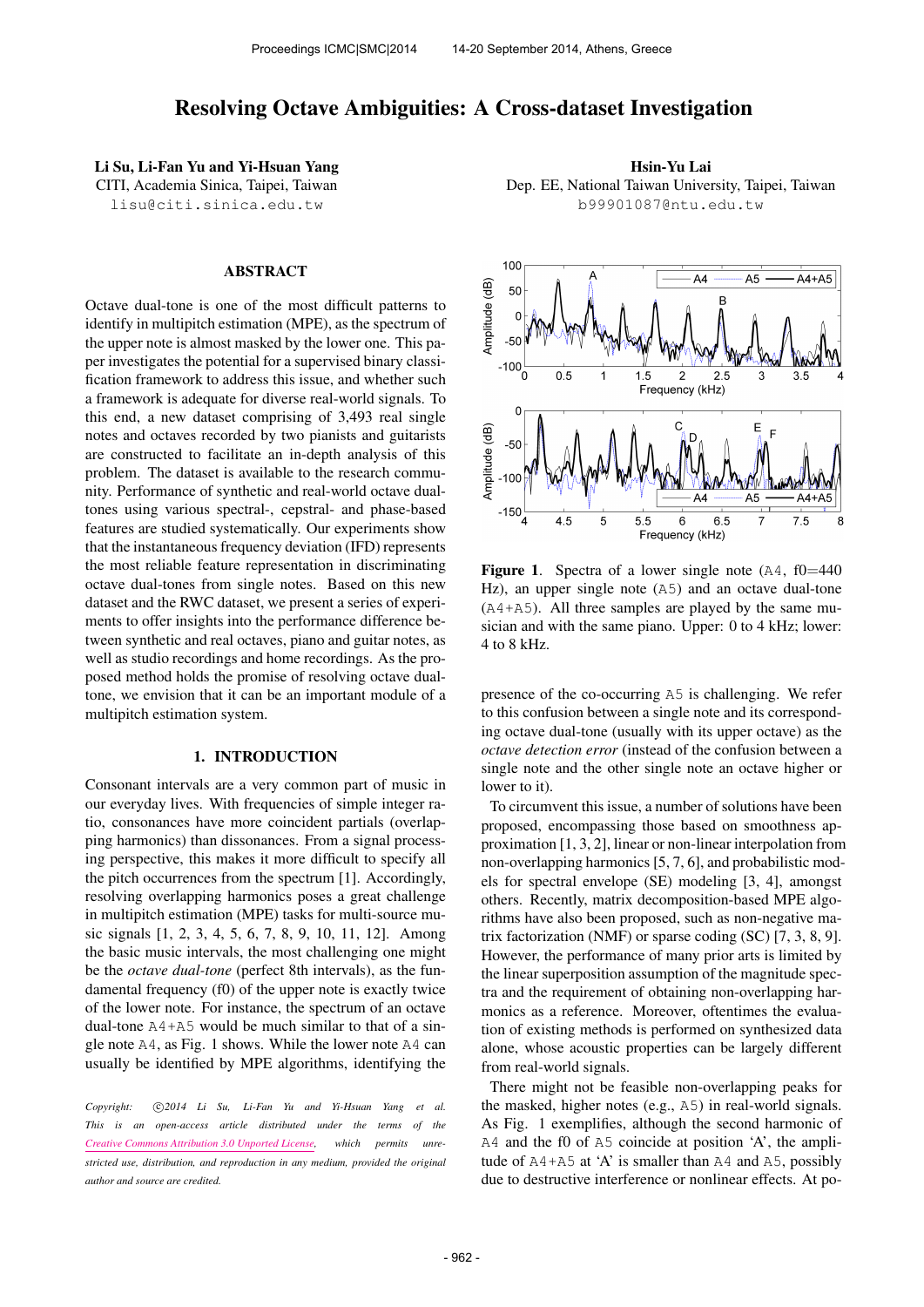

Figure 2. The scheme for octave classification — discriminating a single note from the corresponding octave dualtone.

sition 'B', the peak amplitude of A4+A5 is larger than the sum of A4 and A5, which might also be a nonlinear phenomenon. Due to inharmonicity [13, 14] and longitudinal string modes [15, 14], the harmonic series in higher frequency start to deviate from the integer multiples and get irregular. Peak pairs 'C, D' and 'E, F' of A4+A5 are concerned by such effects. The additivity assumption of the magnitude spectra turns out to be too strong, in view of the interference with phase or nonlinear effects accompanying an octave dual-tone.

Since most MPE algorithms have stronger ability in recalling the lower note of an octave dual-tone, the octave ambiguity problem may be posted in an alternative way: *how to distinguish between a single note and its corresponding octave dual-tone*? As a preliminary attempt, we formulate this as a binary classification problem and experiment with a variety of spectral-, cepstral- and phase- derived features in the context of such an *octave classification* problem. In addition, a new real-world octave dataset of piano and guitar sounds with various dynamics and playing styles is collected for a systematic evaluation. Both real and synthesized signals are considered on a singlenote level. Although we understand that it is important to evaluate the effect of the proposed octave classifier directly in the context of MPE, we opt for leaving this as a future work and concentrate on the issue of octave classification in this paper.

We carefully design six different experiments to gain insights from this study. In what follows, we describe the proposed system and evaluation framework in Sections 2 and 3, the experiment results in Section 4, and we draw conclusions in Section 5.

# 2. APPROACH

Octave classification can be understood either in the context of timbre classification or as a special case of classification based MPE [16]. The basic idea is to learn a audiobased binary classifier that discriminates a single note and its octave dual-note counterpart. As depicted in Figure 2, the system mainly contains a feature extraction step and a classification step. We use linear support-vector machine (SVM) [17] for classifier training here.

In particular, we assume that in a practical MPE system octave classification can be used as a refining and calibration procedure after a set of note candidates has been selected [5, 6]. For example, after an A4 has been detected, octave classification further verifies the presence of the upper note A5 in the signal. Therefore, in the proposed scheme we assume that the f0 of the lower note is known *a priori*, and train a binary classifier for each pair of single note (with a specific f0) and the corresponding octave dual-tone.

To identify audio features relevant to the proposed task, we evaluate the following features. The most fundamental one is the spectrogram (SG)  $\|\mathbf{M}_x^h\|^2$ , which is the squared magnitude of the short-time Fourier transform (STFT):

$$
S_x^h(t,\omega) = M_x^h(t,\omega) e^{j\Phi_x^h(t,\omega)}, \qquad (1)
$$

where x and h denote the time domain signal and the window function, respectively. We use the dB-scaled discrete spectrogram  $X(n, k) \in \mathbb{R}^{N \times K}$ , where n is the time index, k is the frequency index,  $N$  is the number of short-time frames, and  $K$  is the number of frequency bin. In addition, we consider two variants of spectral-based features — the frame-level *autocorrelation* function of the magnitude spectrum (SG-ACF):

ACF 
$$
(n, k) = \sum_{l=0}^{K-l} X(n, l) X(n, k+l)
$$
, (2)

and the *second harmonic difference* (SG-D):

$$
D(n,k) = X(n,k) - X(n,2k) ,
$$
 (3)

where  $1 \leq k \leq |K/2|$ . The latter is a new feature we design for this task; it tries to capture the behaviors of the components which frequencies differ by two. We also consider the Mel-frequency cepstral coefficients (MFCC), a classic feature in instrument timbre classification [5]. The last feature of interest is the *instantaneous frequency deviation* (IFD), defined as the temporal derivative of the phase angle  $\Phi_x^h$  of STFT:

$$
\text{IFD}_x^h(t,\omega) = \frac{\partial \Phi_x^h(t,\omega)}{\partial t} = \text{Im}\left(\frac{\mathcal{S}_x^{Dh}(t,\omega)}{\mathcal{S}_x^h(t,\omega)}\right) \tag{4}
$$

where  $\mathcal{D}h(t) = h'(t)$ . In discrete implementation, IFD in Eq. (4) indicates the deviation of frequency component from the discrete bin to the actual value. Therefore, IFD provides a good calibration under either low spectral resolution or high spectral leakage. Please refer to [18, 19] for more discussions and detailed derivation of IFD.

While ACF and IFD have been regularly applied in MIR problems such as onset detection and tempo estimation, the SG-D feature is relatively novel and can be viewed as a feature that is designed for octave classification. On the other hand, in our empirical evaluation we consider well-known features such as ACF and MFCC as the task of supervised octave classification has not been well studied before.

# 3. DATASETS

In view of the possible difference between real-world octaves and synthesized ones, a rich set of six different datasets featuring different characteristics is employed in this study. As Table 1 shows, we take two different piano subsets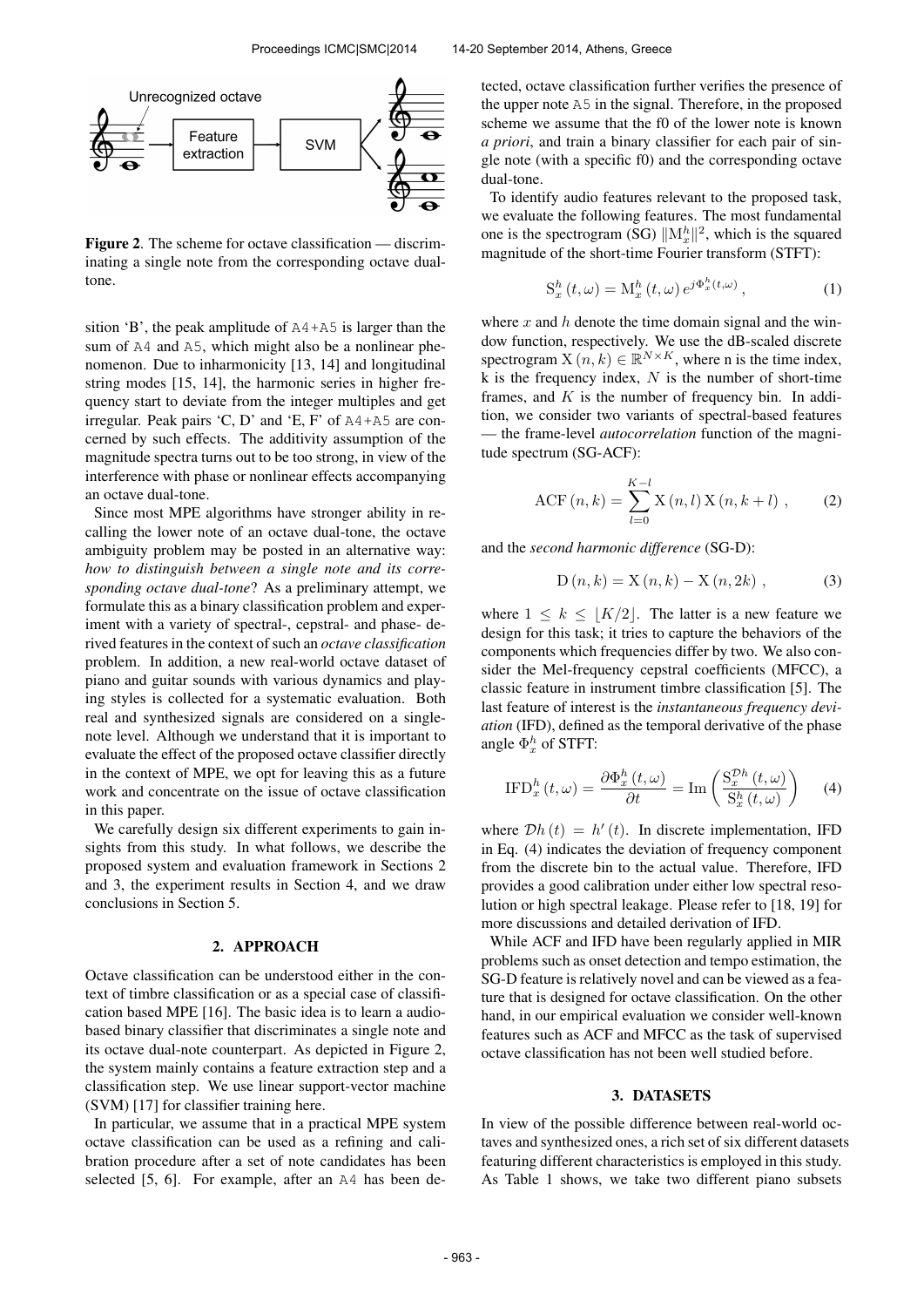Table 2. Experimental settings and the accuracy for each feature, with the best two highlighted for each experiment

|                   | EXP#1          | $EXP$ #2       | $EXP$ #3       | EXP#4          | EXP#5          | EXP#6           |
|-------------------|----------------|----------------|----------------|----------------|----------------|-----------------|
| Training set      | Piano $1(Syn)$ | Piano $3(Syn)$ | Piano 3 (Real) | Piano $3(Syn)$ | Piano 1 (Syn)  | Guitar 1 (Real) |
| Test set          | Piano 2 (Syn)  | Piano $4(Syn)$ | Piano 4 (Real) | Piano 4 (Real) | Piano 4 (Real) | Guitar 2 (Real) |
| SG                | 0.740          | 0.595          | 0.612          | 0.566          | 0.450          | 0.722           |
| SG-ACF            | 0.630          | 0.428          | 0.633          | 0.429          | 0.453          | 0.687           |
| SG-D              | 0.756          | 0.650          | 0.663          | 0.629          | 0.625          | 0.719           |
| <b>MFCC</b>       | 0.686          | 0.637          | 0.645          | 0.636          | 0.561          | 0.768           |
| <b>IFD</b>        | 0.684          | 0.686          | 0.658          | 0.651          | 0.645          | 0.832           |
| <b>SONIC</b> [21] | 0.693          | 0.593          | 0.578          | 0.578          | 0.578          |                 |

|          | Table 1. Description and number of notes of the six |  |  |  |  |
|----------|-----------------------------------------------------|--|--|--|--|
| datasets |                                                     |  |  |  |  |

| Name     | Record     | #single | #synthetic | #real   |  |
|----------|------------|---------|------------|---------|--|
|          |            | notes   | octaves    | octaves |  |
| Piano 1  | studio     | 792     | 684        |         |  |
| Piano 2  | (RWC [20]) | 792     | 684        |         |  |
| Piano 3  | home       | 525     | 453        | 684     |  |
| Piano 4  |            | 788     | 680        | 683     |  |
| Guitar 1 | studio     | 264     |            | 177     |  |
| Guitar 2 | home       | 249     |            | 122     |  |

with different brands, referred to as 'Piano 1 and 2,' from the RWC instrument dataset [20]. RWC contains *studiorecorded* single notes of over 50 instruments with various brands, playing techniques, pitches and dynamics.

For other four remaining datasets we use in this study, four musicians with different professional levels are paid, and asked to play single notes and octave dual-tones in all possible pitch ranges of piano and guitar, with different musical dynamic levels (*forte*, *mezzo forte* and *piano*) and playing techniques (*normal*, *pedal* and *staccato* for piano and *normal* for guitar). Except for 'Guitar 1,' all these sound samples are home-recorded, meaning more noises, reverberation and other possible defects prevalent in realworld recordings. Because we are also interested in comparing real octaves and synthetic ones, we also synthesize octave dual-tones by additively mixing the single notes of the four piano datasets.

For piano, the pitches of single-note data range from A0 to C8, while octave data range from A0+A1 to C7+C8. The pitch range of guitar is narrower, ranging from E2 to D6 for single notes, with some duplicated pitches played on different strings, and E2+E3 to D5+D6 for octave data. Not surprisingly, we have less guitar data than piano data.

In the course of this study, we have compiled a new dataset of 1,313 piano single notes, 1,367 piano octaves, 513 guitar single notes, and 299 guitar octaves contributed by four musicians. For reproduciblity and for calling more attention to this problem, the audio files of the sound recordings are publicly available online. <sup>1</sup>

## 4. EXPERIMENTS

The music signals are sampled at 44.1 kHz. As described in Section 2, five features are adopted: spectrogram (SG), SG-ACF, SG-D, MFCC and IFD. We use a Hanning window h of 2,048 samples and 20% hopping for STFT, normalize all the considered frame-level features by  $l_2$ -norm, and aggregate frame-level features to song-level ones by taking sum-pooling across time, before using the songlevel features as input to SVM. We use the linear SVM implemented in the LIBLINEAR library [17]. Moreover, we optimize the SVM parameter  $C$  from a search range of  $\{2^{-10}, 2^{-9}, \ldots, 2^{10}\}$  through a validation set and then fix the value to  $2^{-2}$ . The features are processed by a sum-toone normalization after aggregation. As pitch information is assumed to be known, we train a binary octave classifier for each pitch.

We conduct six experiments in a cross-dataset scheme by using different datasets for training and testing. The baseline accuracies of all experiments are all 0.5. The result is summarized in Table 2 with details discussed below.

# 4.1 Average behaviors

## *4.1.1 Comparison of features*

By comparing the features across the experiments, we see that SG-D and IFD are the most reliable features for octave classification; the former obtains the best accuracy for EXP #1 and #3, while the latter represents the best one for the other four. SG-D consistently outperforms SG and SG-ACF for most cases, which is expected as it is designed specifically for this task. On the other hand, IFD represents a competitive alternative for both piano and guitar sounds, showing that phase-based feature can also be effective. Lastly, the performance of MFCC appears to be moderate.

#### *4.1.2 Studio recording versus home recording*

We can study the effect of recording environment by comparing the result for EXP #1 and #3. Table 2 shows severe accuracy degradation for SG and SG-D ( $> 10\%$ ), but not severely so for IDF and MFCC  $\left(\langle 5\% \rangle \right)$ . This shows the performance of spectral features is more sensitive to noises and other defects in a room environment. It also shows that only using studio recordings in an evaluation could lead to overly optimistic result. This justifies the use of the last four datasets.

<sup>1</sup> <http://mac.citi.sinica.edu.tw/PitchOctave>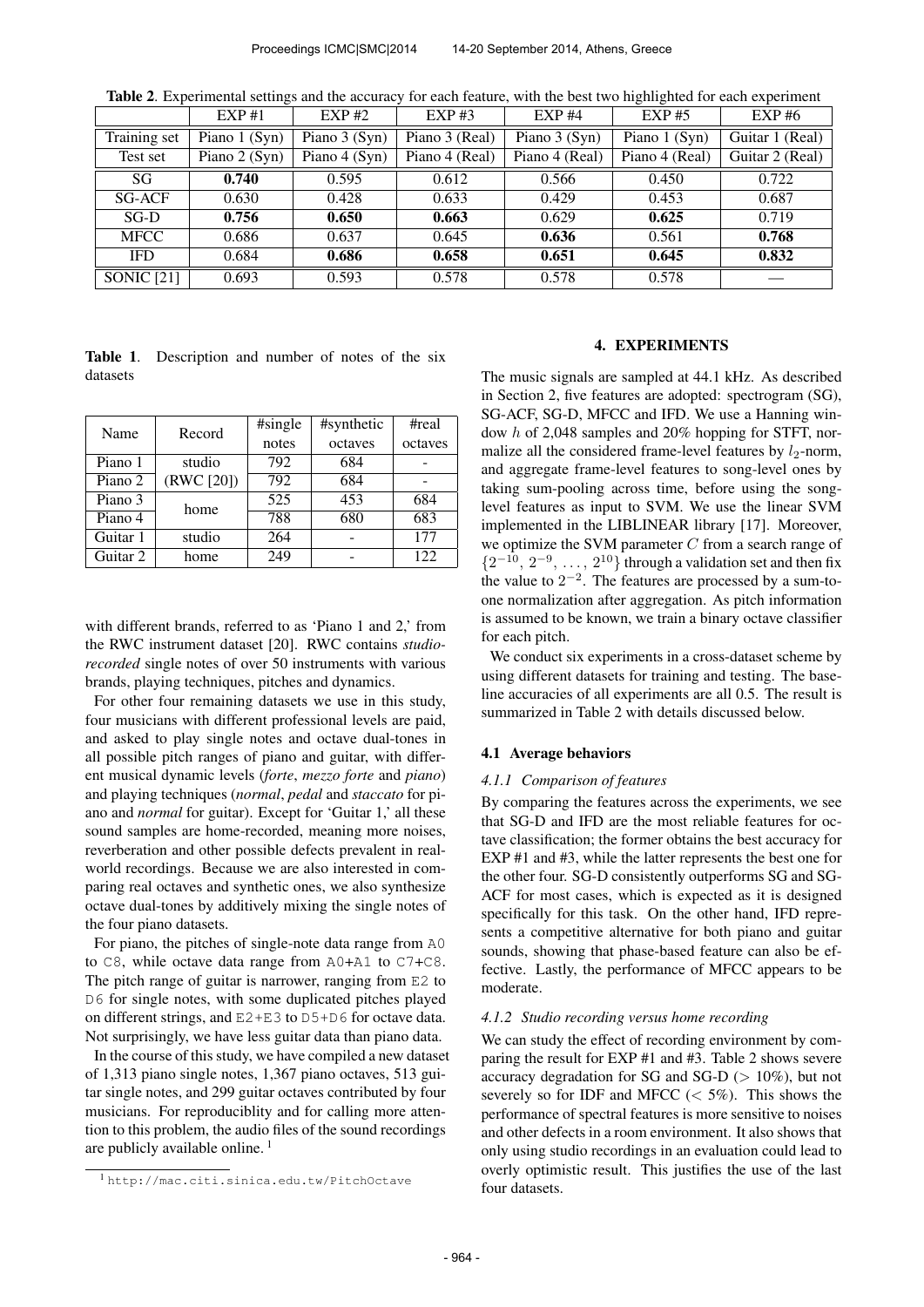#### *4.1.3 Synthetic octaves versus real octaves*

The effect of synthetic versus real octaves can be studied by comparing EXP #2 and #3, both of which use Piano 3 for training and Piano 4 for testing. We see that the performance difference between the two experiments seems to be mild  $(< 3\%)$ , except for SG-ACF  $(> 20\%)$ . EXP #4 and #5 further evaluate the result of using synthetic data to predict real-world data. Comparing these results with that of EXP #3 (i.e., using real-world data to predict real-world data), we observe that the accuracies of SG and SG-ACF drop severely (5–20%), whereas the result of SG-D and IFD does not alter much ( $< 4\%$  and  $< 2\%$ , respectively). This result demonstrates the effect of dataset mismatch (in terms of synthetic versus real octaves) and shows that IFD stands for the best choice if we are only given synthetic data for training the octave classifier.

### *4.1.4 Piano versus guitar*

By comparing EXP #3 and #6, octave classification is found easier for guitar than for piano, possibly due to less nonlinear effects as a result of narrower pitch and dynamic ranges for guitar. For example, the accuracy of IFD attains 0.658 in EXP #3 but 0.832 for EXP #6. Interestingly, we also find that SG-D does not work so well for guitar as for piano, possibly because the inharmonicity of guitar string is generally smaller than that of piano string, as reported before [14, 22].

## *4.1.5 Comparison with an MPE algorithm — SONIC*

Finally, we compare the result of the proposed classificationbased approach against 'SONIC,' a state-of-the-art, publiclyavailable MPE algorithm specialized in piano music transcription [21]. Although it is virtually impossible to compare the performance absolutely fair, a prediction of SONIC is considered correct if it returns an octave combination (regardless of the number of notes returned) for an octave dual-note, and if it returns only one note (regardless of its pitch estimate) for an single note. As SONIC is designed for piano, we do not use it for EXP #6. As Table 2 shows, the performance of SONIC is generally inferior, especially when SG-D or IFD is used. The performance gap is more pronounced for real octaves (i.e., EXP #3–#5).

### 4.2 Pitchwise behaviors

Figures 3(a) and 3(b) show the average accuracy for each pitch (in MIDI number) of piano (EXP #3) and guitar (EXP #6), respectively. Here the pitch number denotes the actual pitch of a single note or the lower pitch of an octave dualtone. The pitch information is provided in the upper and lower margins of the figures, with the range corresponding to the available notes for piano and guitar, respectively. We see non-smooth trends going from low to high pitches, but generally a bell-shape is observed for both instruments. This can be due to the insufficient frequency resolution for low-pitched signal and limited amount of harmonic information for high-pitched signal. The performance variation seems to be larger for guitar, which can be due to the nature of the instrument or the less amount of available data.



Figure 3. Pitchwise accuracies of (a) cross-dataset octave classification for piano (EXP #3) and (b) for guitar (EXP #6).

# 5. CONCLUSIONS

In this paper, we have presented a novel classification-based system for distinguishing between single notes and the corresponding octave dual-tones. A systematic performance study that investigates different audio features and test cases in a cross-dataset setting validates the effectiveness of the proposed approach for either synthetic or real-world signals. The best accuracy of octave classification for piano ranges from 64.5% to 75.6% across experiment settings, whereas the accuracy for guitar attains 83.2%. Relatively more reliable estimate is observed by using either the second harmonic difference of spectrogram or the instantaneous frequency deviation as features. For future work, we are interested in incorporating the idea to MPE, perhaps using more advanced features that are designed for this task. A study on other intervals (e.g., twelfths and double octaves) is also underway.

# Acknowledgments

This work was supported by the Academia Sinica Career Development Award.